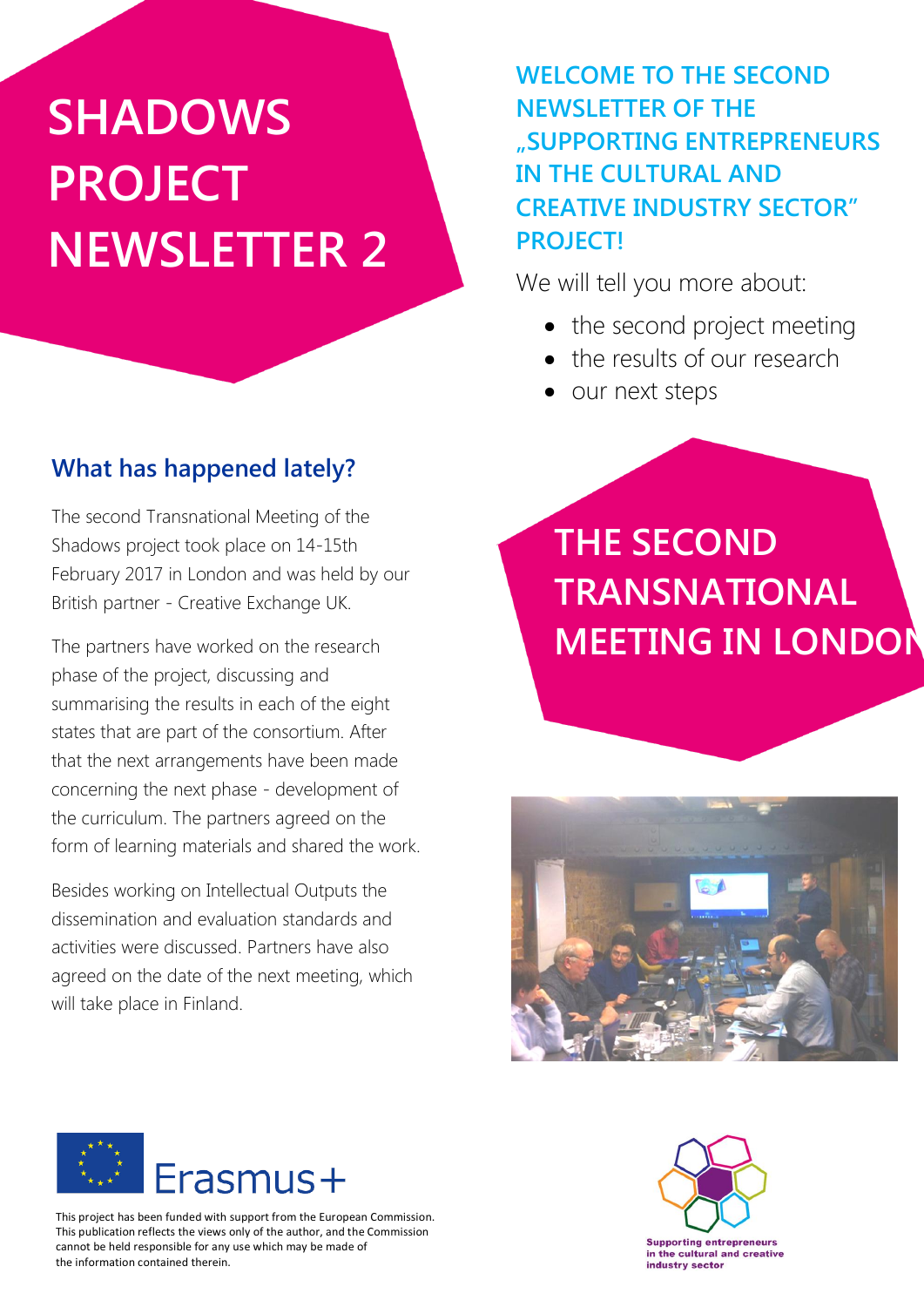### **What has already been done?**

The Aim of the Report is to evaluate the condition of CCI in Europe and in the partner countries; to understand the VET in these industries and comply the information to create a Common Curriculum Framework and a Learning outcomes matrix.

The importance of the creative industries has been overlooked so far due to the facts that they are often multidisciplinary in nature and do not fall under the priorities of a particular ministry or policy, and it is hard to measure its role in the economy and society.

However, **there is now an increasing understanding on the benefit of having a common strategy for the promotion of these industries**. Yet, these industries need a range of support, including of educational material and the matching of skills to the workplace.

The research has confirmed that the creation of an educational curriculum for CCI should:

- combine learning outcomes with leadership and management skills
- inform on practical issues such as how to pitch an idea in front of investors, how to communicate and how to use IPR
- develop the resources in a way that it will also be useful for existing members of the industry to undertake
- integrate the business mentoring scheme as an integral part of the training programme, to ensure practical knowledge transfer
- ensure the resources are accessible and developed with the needs and time constraints of the final users in mind



This project has been funded with support from the European Commission. This publication reflects the views only of the author, and the Commission cannot be held responsible for any use which may be made of the information contained therein.

After the first months of the project **the Summary Research Report has been created.** If you are interested, we strongly invite you to visit our website and read all of the findings.



Finally, the range of feedback on the curriculum, learning outcomes and skills of all stakeholders in all nations was compiled in a Common Curriculum Framework and a Learning outcomes matrix to ensure the goals are attuned to the needs and the European vision.

It enables us to create a bespoke curriculum that takes into account the issues required by local stakeholders within the project. In this way, there is an acclimatization of the principles in a local environment, ensuring its greater uptake and completion.